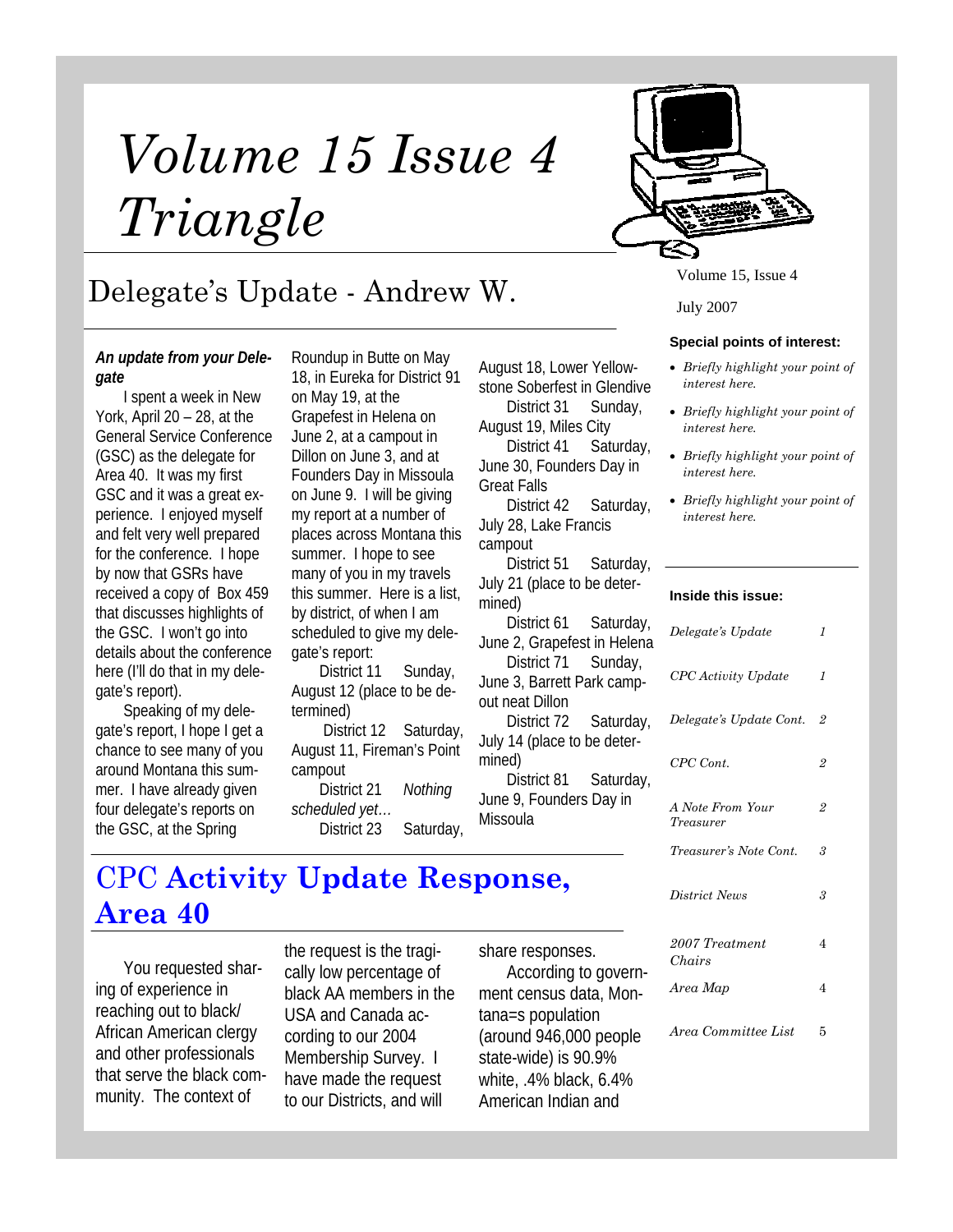District 91 Sunday, May 19, Eureka District 93 Sometime during the week end of August 4-5 Some (but not all) of these events have a flyer posted on the Area 40 web site (on our calendar page),

www.aa-montana.org. Feel free to come to any of these that you want to. You can also talk to the DCM of a district for more information about the event in that district.

 It is not too early to start planning a trip to the West Central Re-

gional Forum. The 2007 West Central Regional Forum (WCRF) will be held September 7 – 9 in Omaha, Nebraska. The WCRF is held every two years and rotates around the eight areas in the West Central Region. This is an opportunity to meet folks from the General Service Board, the General Service Office, and the Grapevine staff. It is a chance for anyone to ask questions and enhance communication between A.A. members, the General Service Board and GSO and Grapevine staff. There is no registration fee for this event. You can find more information about this event, including a

registration form, by following the links from the Area 40 web site, starting at our calendar page.

> Yours in love and service, Andrew W



### CPC **Activity Update Response, Area 40** (Cont. from page 1)

Alaska Native, .6% Asian, and 1.5% mixed race. There may be little to no outreach by our local Districts and their Groups to professionals dealing with the black community. There just isn't much of a black presence in Montana. There may be some information forthcoming from (what we consider to be) our larger cities.

I expanded the information request to pose the same question for our largest racial minority in Montana, Native Americans. I will forward any information I receive about outreach in either category.

Would you please keep me in the loop on responses you receive? Perhaps some of our Districts and Groups will find ideas we can adapt from what is happening elsewhere.

> Yours truly, Terry S Area 40 CPC Standing Committee Chair

*"There may be little to no outreach by our local Districts and their Groups …"* 



#### **A Message from your area Treasurer...**

Dear Area 40 Officers and Committee Chairs...

I have sent out an Acrobat (pdf) version of the May 31 financials for The Area, including detail of Pre-Assembly expenses. (I have the same information in four separate Excel documents if any of you are unable to access the pdf version.) Please consider the budget questions listed below. You will each be asked to submit a proposed budget for your committee or project to me sometime later this summer -- more details to come.

Beyond simply being informed of the current status of our finances, many of you have the task of developing your committee's part of a budget to be submitted for approval at the Fall Assembly. One useful resource will

 be to look carefully at your actual spending in 2007 versus the budget that you started the year with.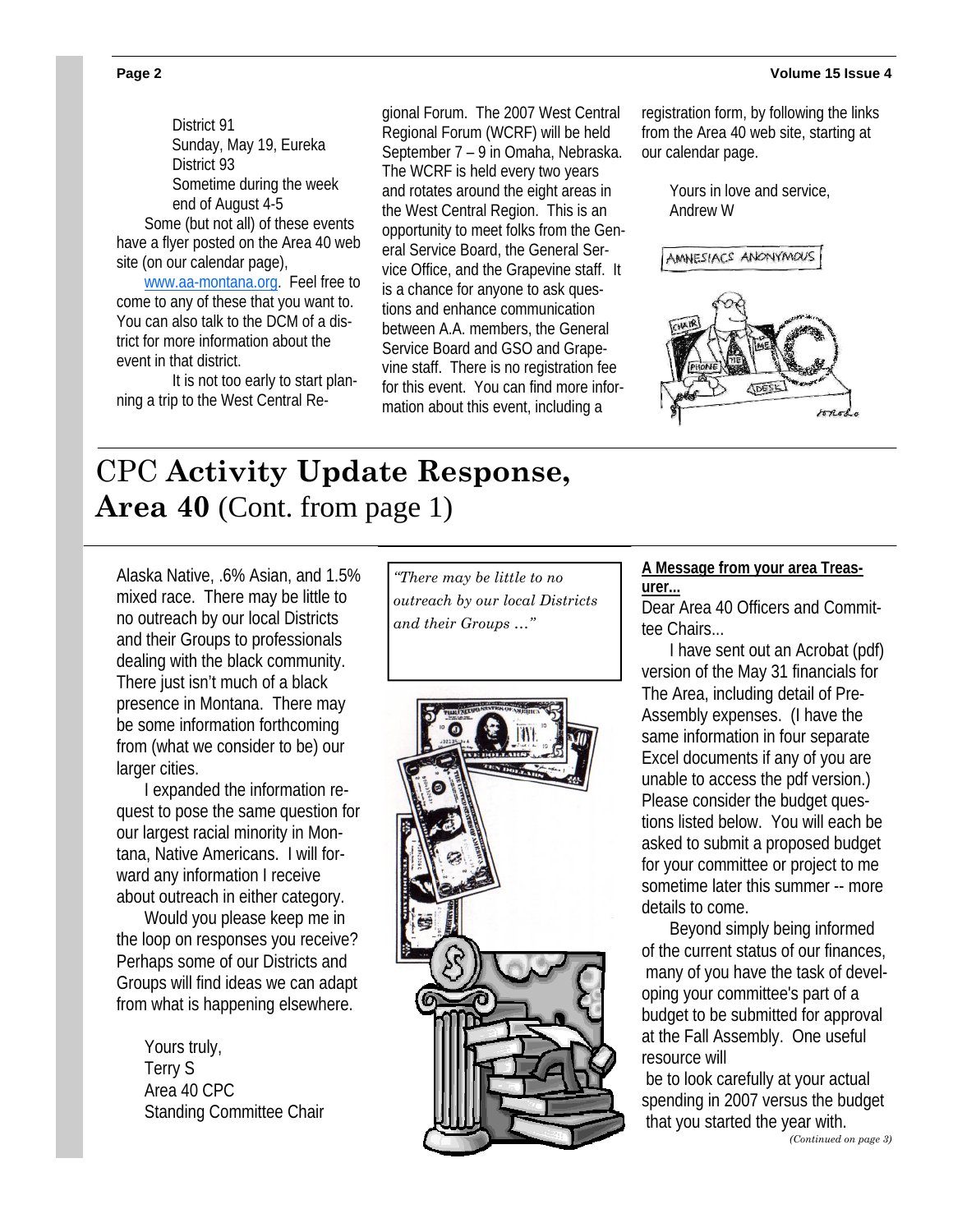Which of your activities or expenses have

 the highest priority? What financial resources should be included in the 2008 budget to be sure that the needs of Area 40 are being met by your

committee? Your task will be to submit a draft budget for your committee or project to me later this summer (again, I'll get back to you regarding the deadline). The Finance Committee will then review all the various requests and suggest a proposed budget to be considered at the Fall Assembly. As you will notice from the statements, the Area has used most of its operating reserve in the first five months

*(Continued from page 2)* of 2007. The required boost in the Prudent Reserve to over \$15,000 played a part in reducing the operating reserve, but more importantly, group contributions have not kept pace with our spending. The Area's spending is heavier at the beginning of the year because of the Pre-Assemblies and the General Service Conference. The rate of group contributions may increase in the next

> few months. It's difficult to predict. Without knowing how group contributions will come in over the next few

months, I would now predict that Area 40 will need to lower its budget for 2008 by several thousand dollars. We should each be thinking about the Area's priorities and discussing options within our home groups, Districts, and around the Area. The more thoughtful discussion generated about the Area's service priorities BEFORE the Fall Assembly the better.

Please feel free to contact me with any questions about these financial

statements, the budgeting process, agenda items you are proposing, or anything else related to Area 40 finances.

Yours in service, Curt K Area 40 Treasurer

#### **UPCOMING EVENTS…**

Saturday, August 11, Fireman's Point campout

Saturday, August 18, Lower Yellowstone Soberfest in Glendive

August 31, September 1 & 2, 24th Annual Ray of Hope Camporee - Flathead Lake

Friday, Saturday and Sunday, September 7 - 9, West Central Regional Forum, Omaha, NE

Saturday and Sunday, September 22 & 23, Fall Assembly, Area 40 - Yogo Inn, Lewistown, MT

Friday, Saturday and Sunday, September 28 - 30, Fall Roundup, Best Western Heritage Inn, Great Falls, MT

Thursday through Sunday - October 25 through 28, 17th Annual Native American Indian Convention, Billings, MT

Friday, Saturday, Sunday - October 26, 27 and 28, Women's Recovery Weekend, Lutheran Church Camp, Flathead Lake, MT

### District News

### **District 72 meeting schedule change…**

The Tuesday Night at 8 group is moving! The New meeting place is The Journey Church Office

851 Bridger Drive, Suite #4

Bozeman, MT - This change is as of June 2007. For directions, contact Becky W

#### **District 12 Invites you to…**

*"District 12 invites you to the Fireman's Campout and Barbeque" - "Fishing, Floating, Fellowship"* 

The Fireman's Campout and Barbecue August 10 - 12 Fishing, Floating and Fellowship on the Stillwater River Speakers will be Andrew W and



Bert E. Andrew, as you know, is your Area 40 Delegate and will give his Delegates report and Bert E is from Red Lodge with 41 years sobriety. Talk about an OLD TIMER!!!! For more information, contact Dave R or Steve G